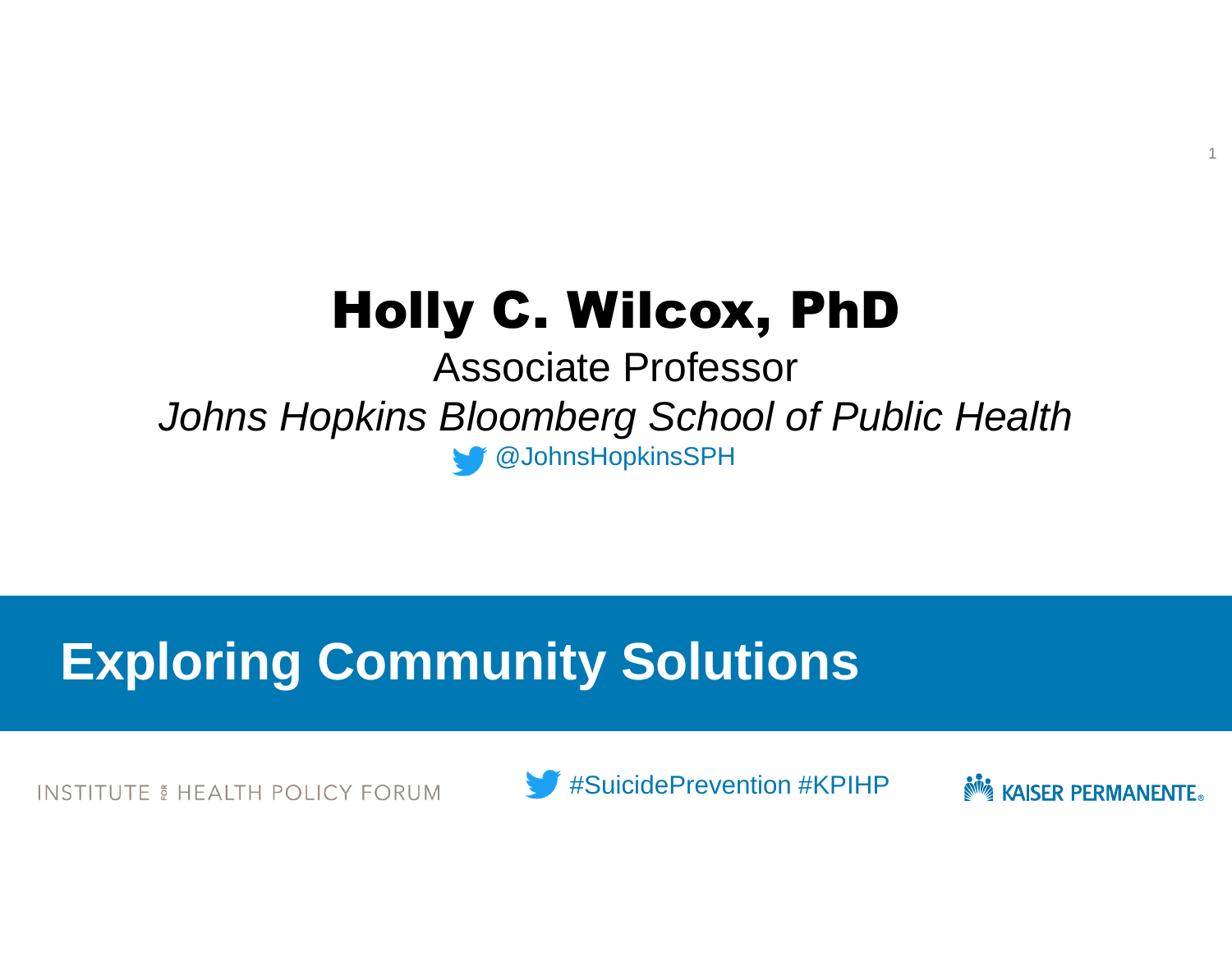## **Evidence-based practices targeting key risk factors prevent suicide ideation/attempt**

Evidence-based school universal programs implemented as early as first grade reduce the incidence of suicidal ideation and attempt a decade later (Hawkins et al., 2005; Wilcox et al., 2008)

- Prevent multiple outcomes at a population level
- Cost savings to taxpayers and society



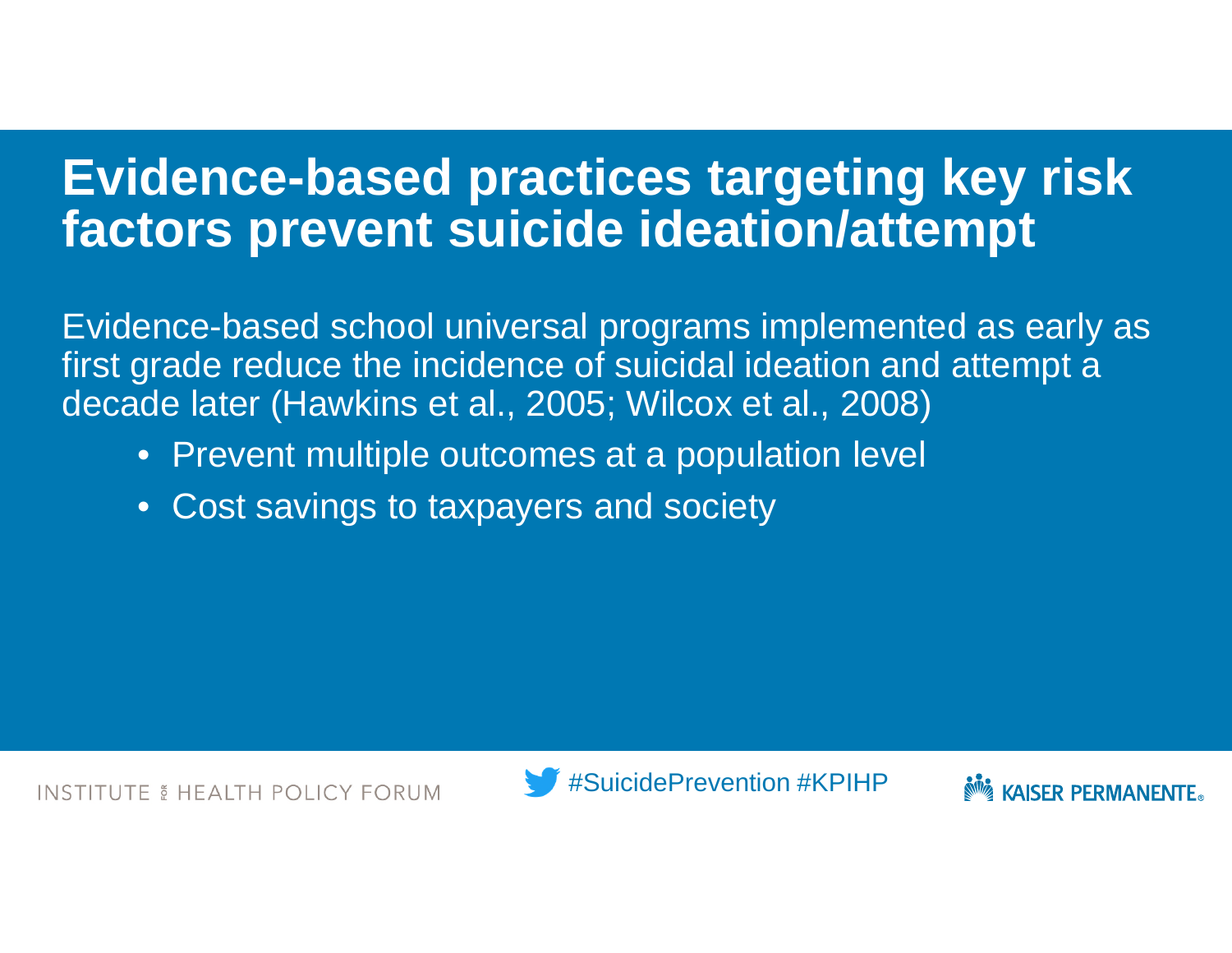## **Good Behavior Game (GBG)**

- A universal preventive intervention carried out in 1st and 2nd grade classrooms (Barrish, Saunders & Wolfe, 1969)
- Precisely aimed at aggressive, disruptive behavior
- Replicated over 20 times in smaller studies prior to the Baltimore trial



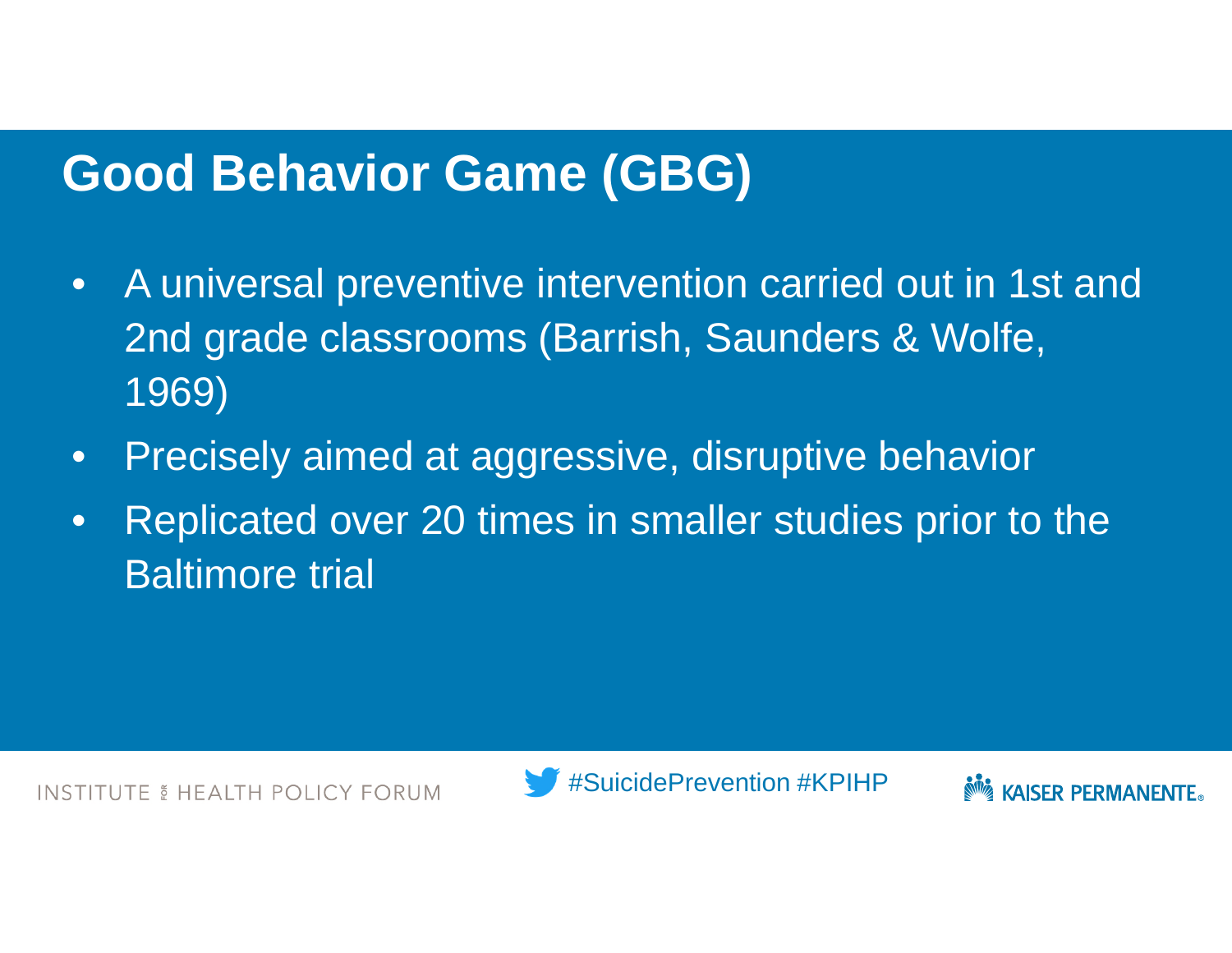## **How to Implement the GBG**

Define Rules:

• Teachers with children define rules for classroom behavior

Establish Teams:

• Classroom divided into 3-4 teams evenly matched in terms of behavior

Play the Game:

- During the game teacher counts rule infractions
- No more than 5 minutes to start

Announce Winners:

• All teams can win the game

Distribute Rewards:

• Social Praise + Rewards (e.g., blow bubbles or dance party for 30 seconds)



1. We will work quietly.



2. We will be polite to others.



3. We will get out of our seats. with permission





INSTITUTE & HEALTH POLICY FORUM



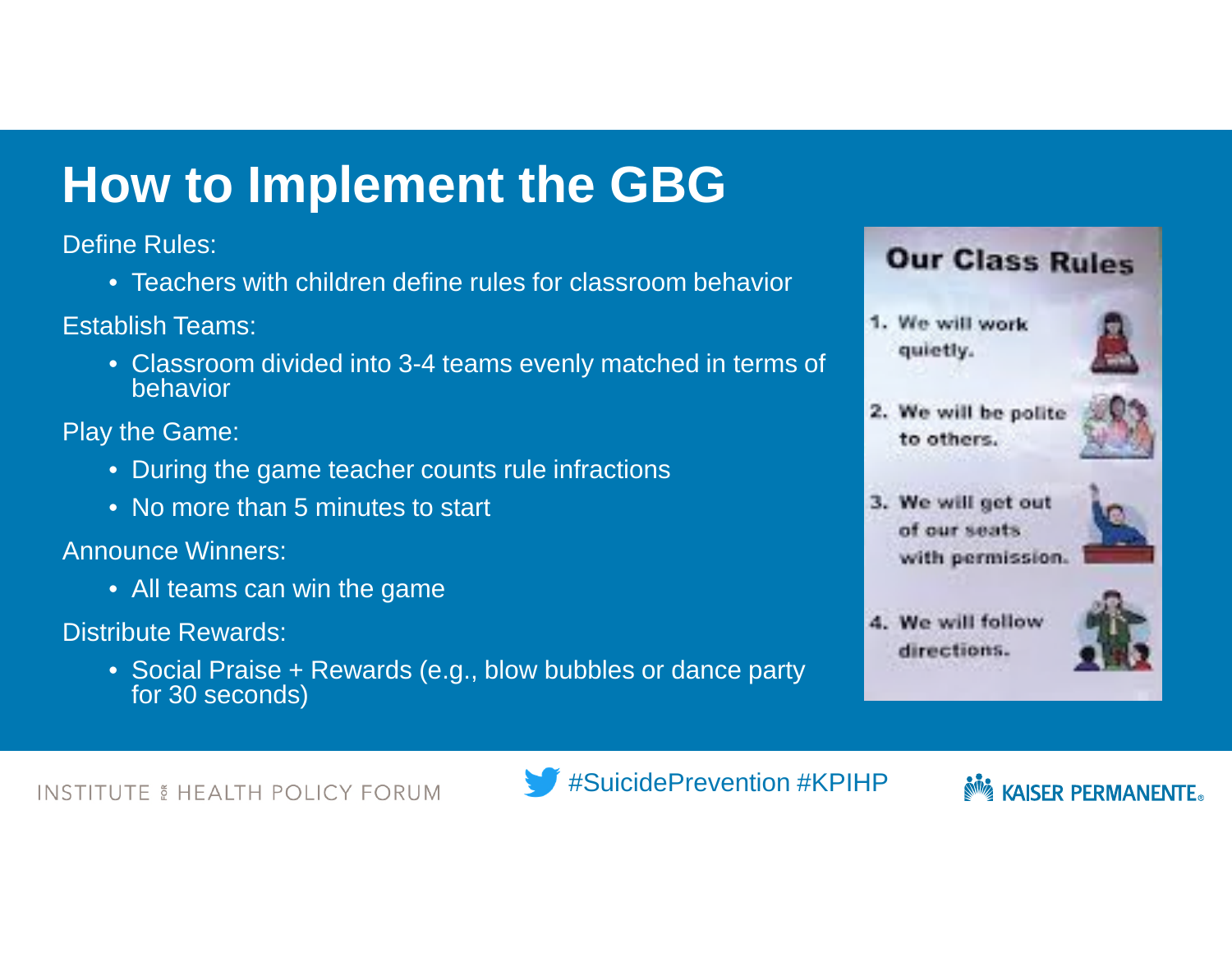

Volume 95 Suppl. 1 1, June 2008

#### *Editorial*

Effects of a universal classroom behavior program in first and second grades on young adult outcomes *S.G. Kellam, J. Reid, R.L. Balster*

#### *Full length reports*

Effects of a universal classroom behavior management program in first and second grades on young adult behavioral, psychiatric, and social outcomes *S.G. Kellam, C.H. Brown, J. Poduska, N.S. Ialongo, W. Wang. P. Toyinbo, H. Petras, C. Ford, A. Windham, H.C. Wilcox*

Impact of the good behavior game, a universal classroom–based behavior intervention, on young adult service use for problems with emotions, behavior, or drugs or alcohol

*J. Poduska, S.G. Kellam, W. Wang, C.H. Brown, N.S. Ialongo, P. Toyinbo*

The impact of two universal randomized firstand second-grade classroom interventions on young adult suicidality *H.C. Wilcox, S.G. Kellam, C.H. Brown, J. Poduska, N.S. Ialongo, W. Wang, J.C. Anthony*

Methods for testing theory and evaluating impact in randomized field trials: Intent-to-treat analyses for integrating the perspectives of person, place, and time

*C.H. Brown, W. Wang, S.G. Kellam, B. O. Muthén, H. Petras, P. Toyinbo, J. Poduska, N.S. Ialongo, P.A. Wyman, P. Chamberlain, Z. Sloboda, D.P. MacKinnon, A. Windham,* 

INSTITUTE 6 HEALTH POLICY FORUM



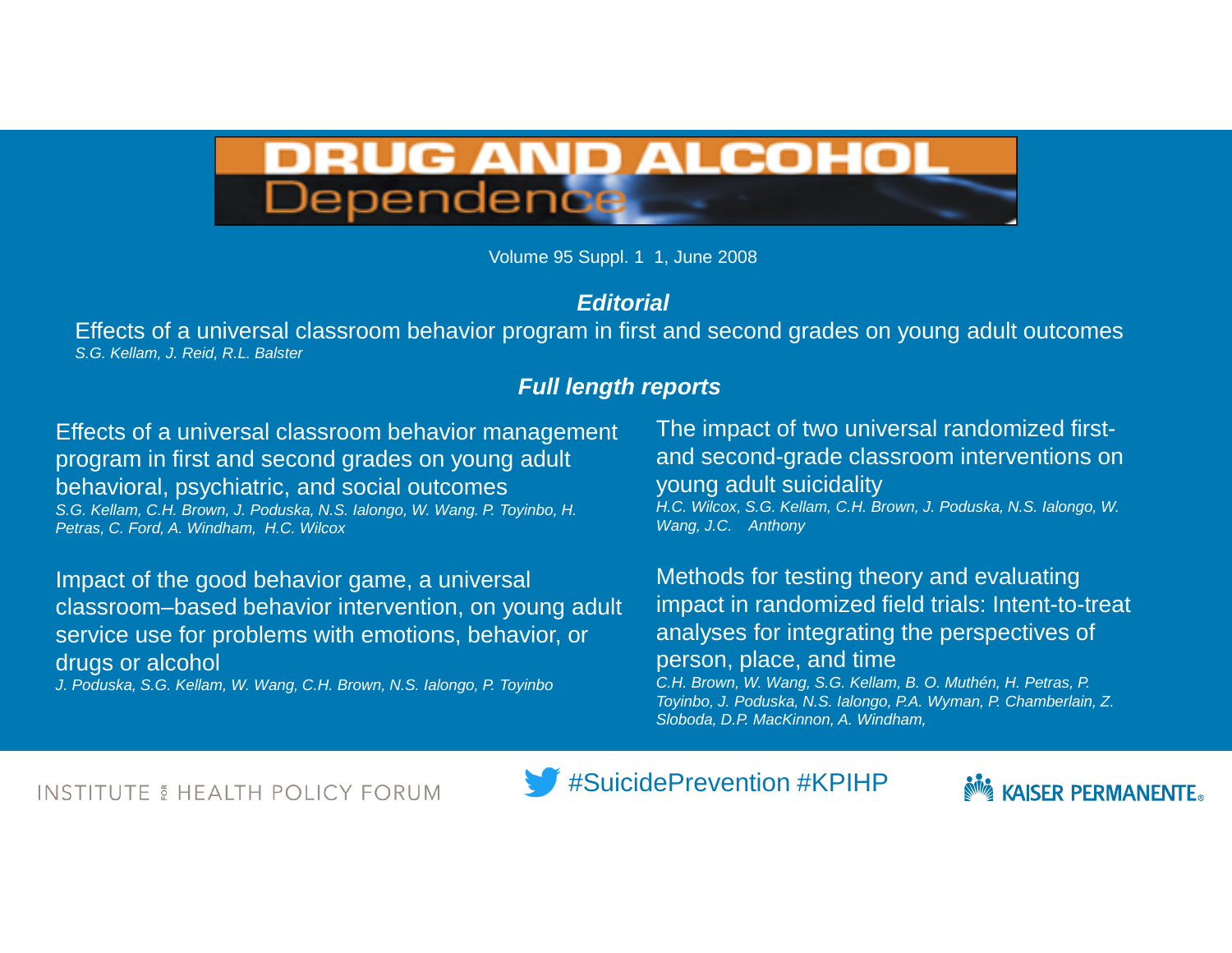| <b>Summary of Published Results</b>                                                                                                      | <b>GBG</b>       | <b>Standard</b><br><b>Program</b> |
|------------------------------------------------------------------------------------------------------------------------------------------|------------------|-----------------------------------|
| <b>Drug Abuse/Dependence Disorders</b><br><b>Males Only</b><br>Highly Aggressive, Disruptive Males Only                                  | 19%<br>29%       | 38%<br>83%                        |
| <b>Alcohol Abuse/Dependence Disorders</b><br><b>Both Genders Combined</b>                                                                | 13%              | 20%                               |
| <b>Regular Smoking</b><br><b>Males Only</b><br>Highly Aggressive, Disruptive Males Only                                                  | 7%<br>0%         | 17%<br>25%                        |
| <b>Antisocial Personality Disorder (ASPD)</b><br><b>Both Genders Combined</b><br>Highly Aggressive, Disruptive Males Only                | 17%<br>41%       | 25%<br>86%                        |
| Juvenile Court and/or Adult Incarceration Record for<br><b>Violent and Criminal Behavior</b><br>Highly Aggressive, Disruptive Males Only | 34%              | 50%                               |
| Use of School-Based Services for Problems with<br><b>Behavior, Feeling or Drug and Alcohol</b><br><b>Males Only</b>                      | 17%              | 33%                               |
| <b>Suicide Ideation</b><br><b>Females Only</b><br><b>Males Only</b>                                                                      | 9%<br><b>11%</b> | 19%<br>24%                        |
| <b>Suicide Attempt</b><br><b>Females Only</b><br><b>Males Only</b>                                                                       | 10%<br>10%       | 20%<br>18%                        |

**INSTITUTE & HEALTH POLICY FORUM** 



**Note ASSER PERMANENTE.**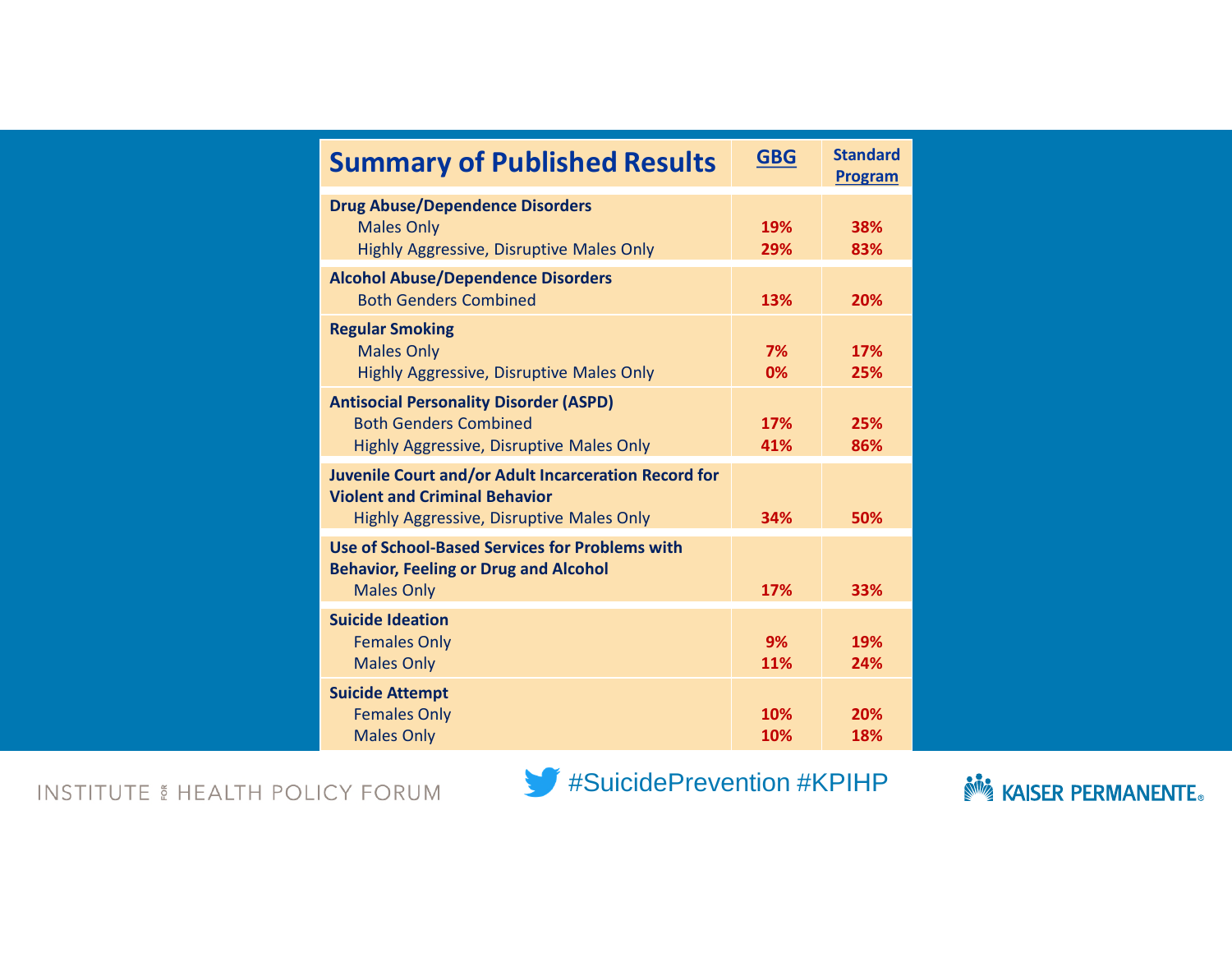## **Cost-Benefit of Evidence-Based Interventions Reviewed by the Washington State Institute for Public Policy, 2016**

| Program                                         | <b>Benefit per Dollar Cost</b> |  |
|-------------------------------------------------|--------------------------------|--|
| <b>Nurse-Family Partnership</b>                 | \$1.61                         |  |
| <b>Raising Healthy Children/SSDP</b>            | \$4.27                         |  |
| <b>Good Behavior Game</b>                       | \$64.18                        |  |
| <b>LifeSkills Training</b>                      | \$17.25                        |  |
| keepin' it REAL                                 | \$11.79                        |  |
| <b>Strengthening Families Program 10-14</b>     | \$5.00                         |  |
| <b>Guiding Good Choices</b>                     | \$2.69                         |  |
| <b>Positive Family Support/ Family Check Up</b> | \$0.62                         |  |
| <b>Project Towards No Drug Abuse</b>            | \$6.54                         |  |
| <b>BASICS</b>                                   | \$17.61                        |  |

**INSTITUTE & HEALTH POLICY FORUM** 



**SVI KAISER PERMANENTE** 

The Surgeon General's Report on Alcohol, Drugs, and Health

**FACING ADDICTION IN AMERICA**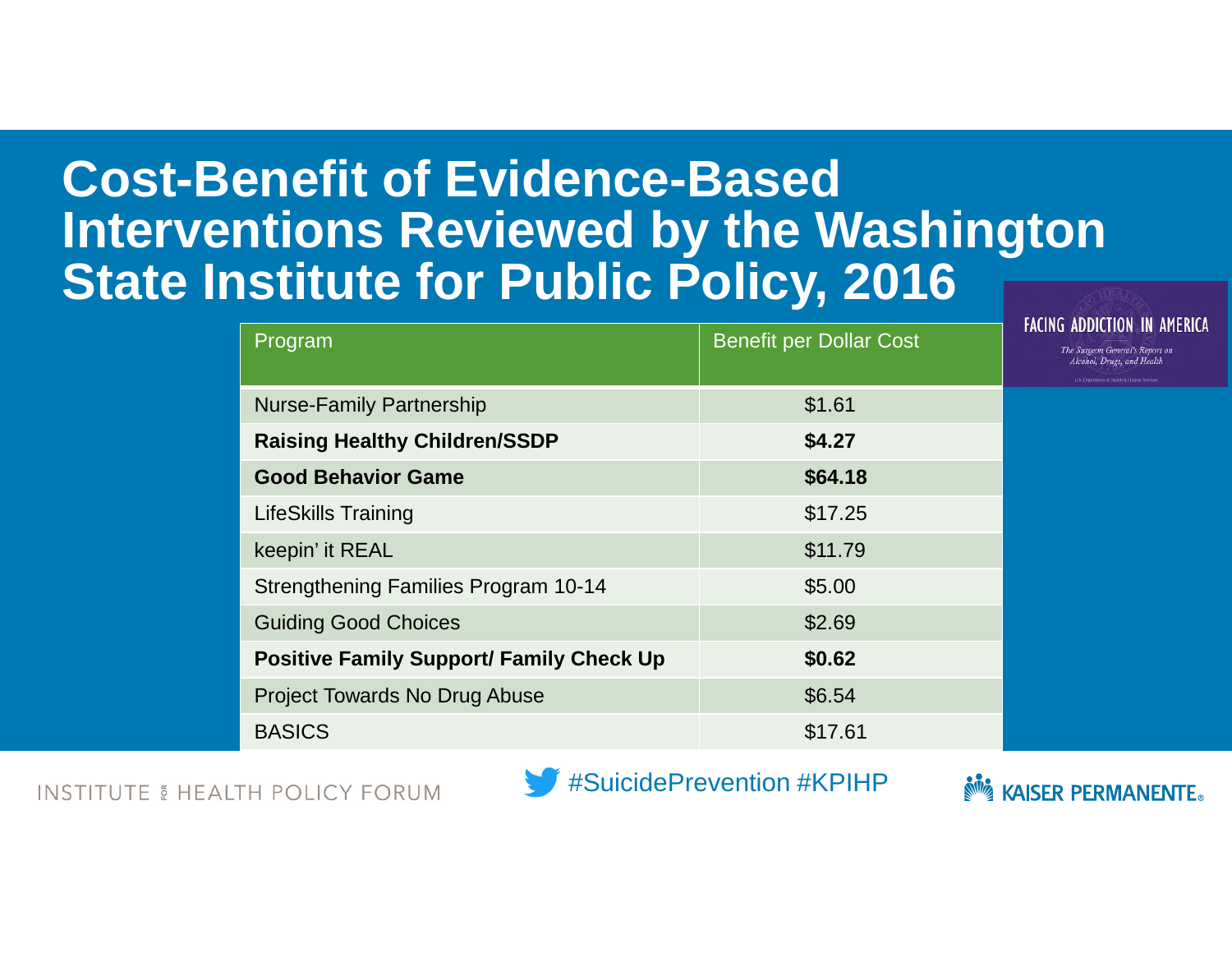## **SELYE Study**

- EU Study of 168 schools, 11,100 students
- Randomized by school to one of 4 interventions
	- QPR– Gatekeeper training
	- Youth Aware of Mental Health (YAM)– interactive training on recognition and coping with depression and suicidal ideation
	- Screening and referral
	- Control
- Assessed for ideation and attempt at 3 and 12 months post intervention

\*SELYE study: Wasserman et al., 2014

**INSTITUTE & HEALTH POLICY FORUM** 



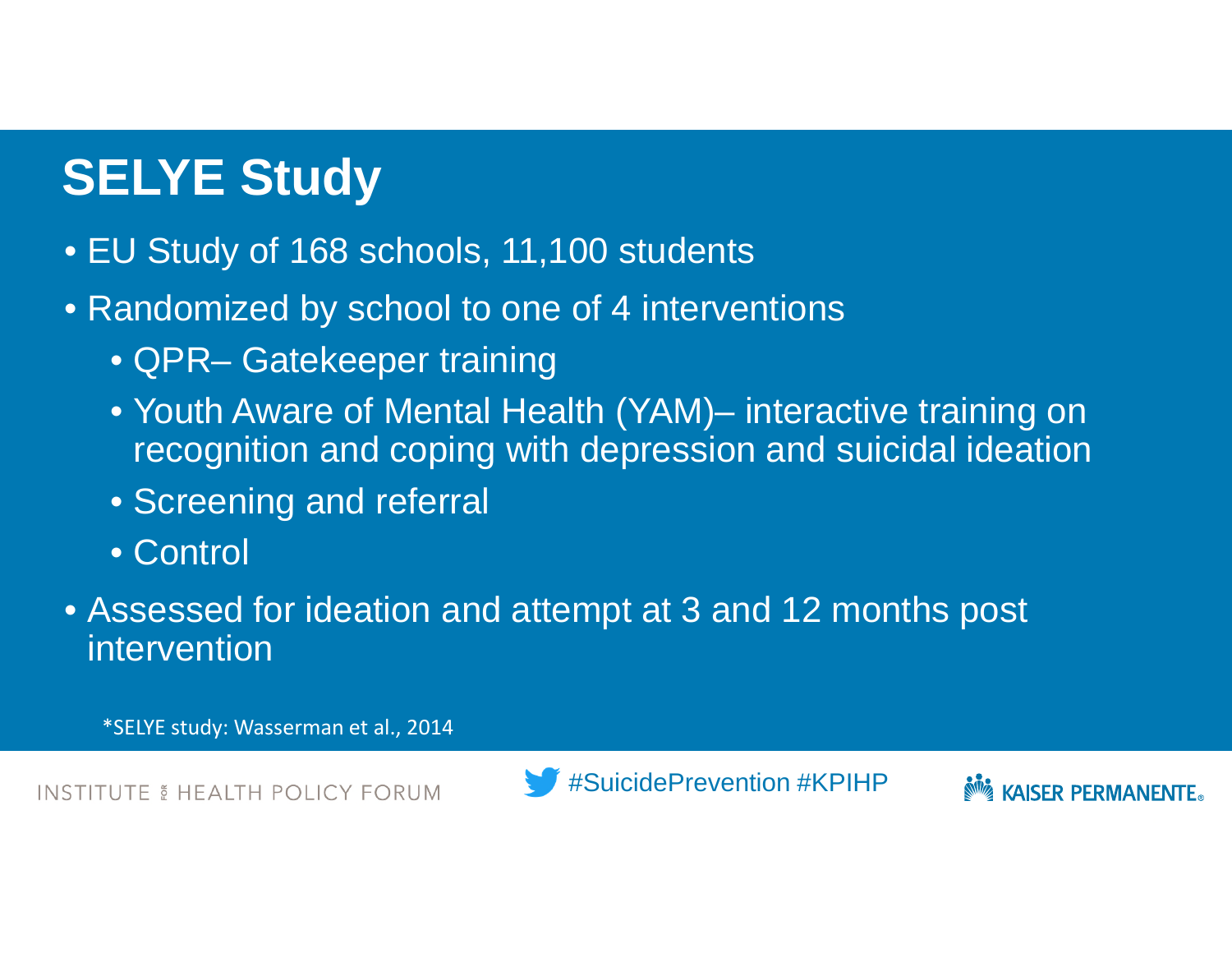## **Suicidal ideation and attempts at 3 and 12 months post-intervention (%)\***

#### **Attempts**



<sup>\*</sup>SELYE study: Wasserman et al., 2014

**INSTITUTE & HEALTH POLICY FORUM** 

#SuicidePrevention #KPIHP

*<u>Alliza</u>* **KAISER PERMANENTE.** 

**Ideation** 

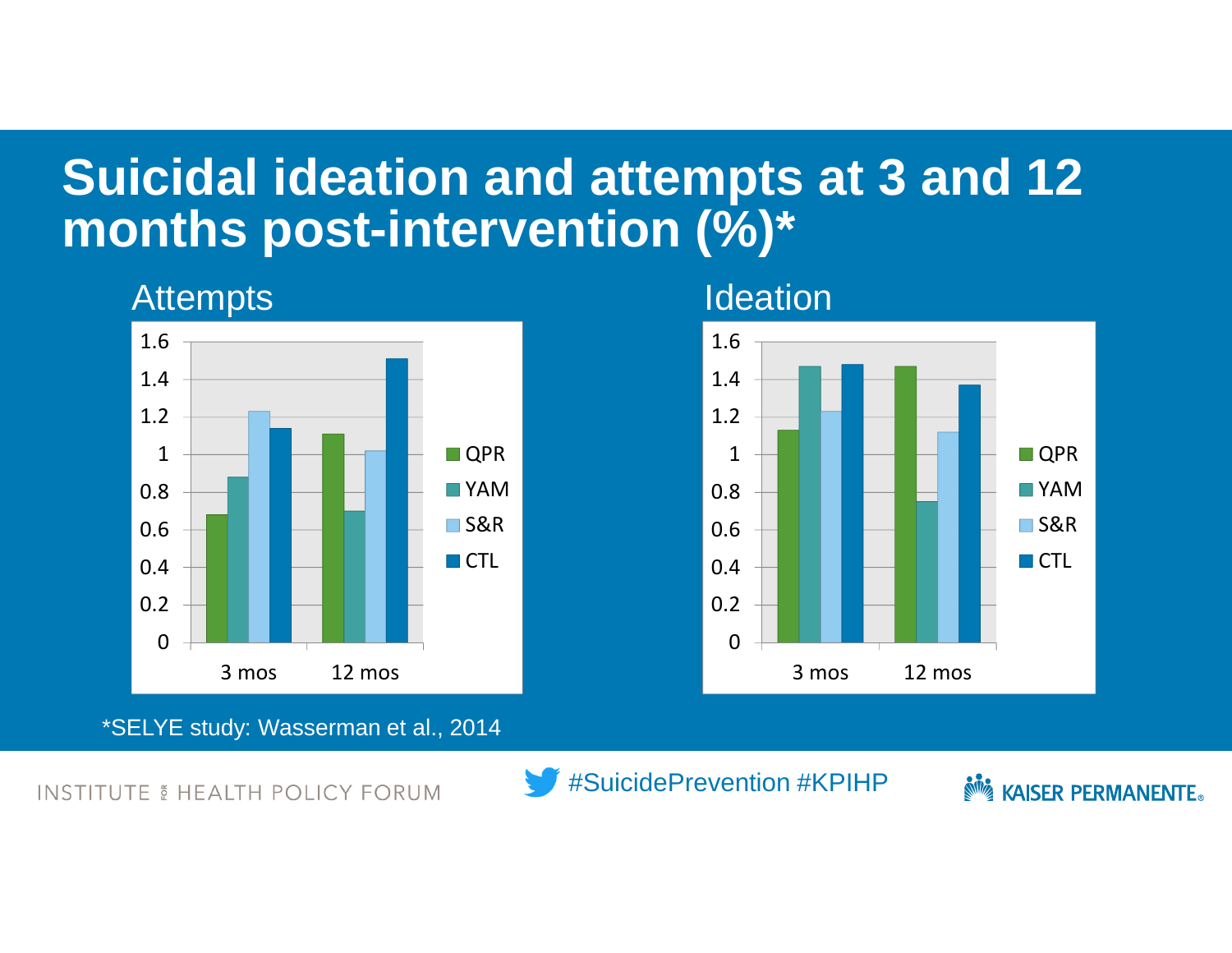### **Teen Mental Health First Aid**



- tMHFA course is for adolescents not adults
- tMHFA is designed to be a universal peer-topeer intervention
- Interactive classroom sessions
	- 3 x 75 minutes or 5 x 45 minutes
- Schools and organizations offering the teen focused training are required to train at least 10% of the adults in Youth MHFA
- Pre and post training information provided to students, parents, and school staff



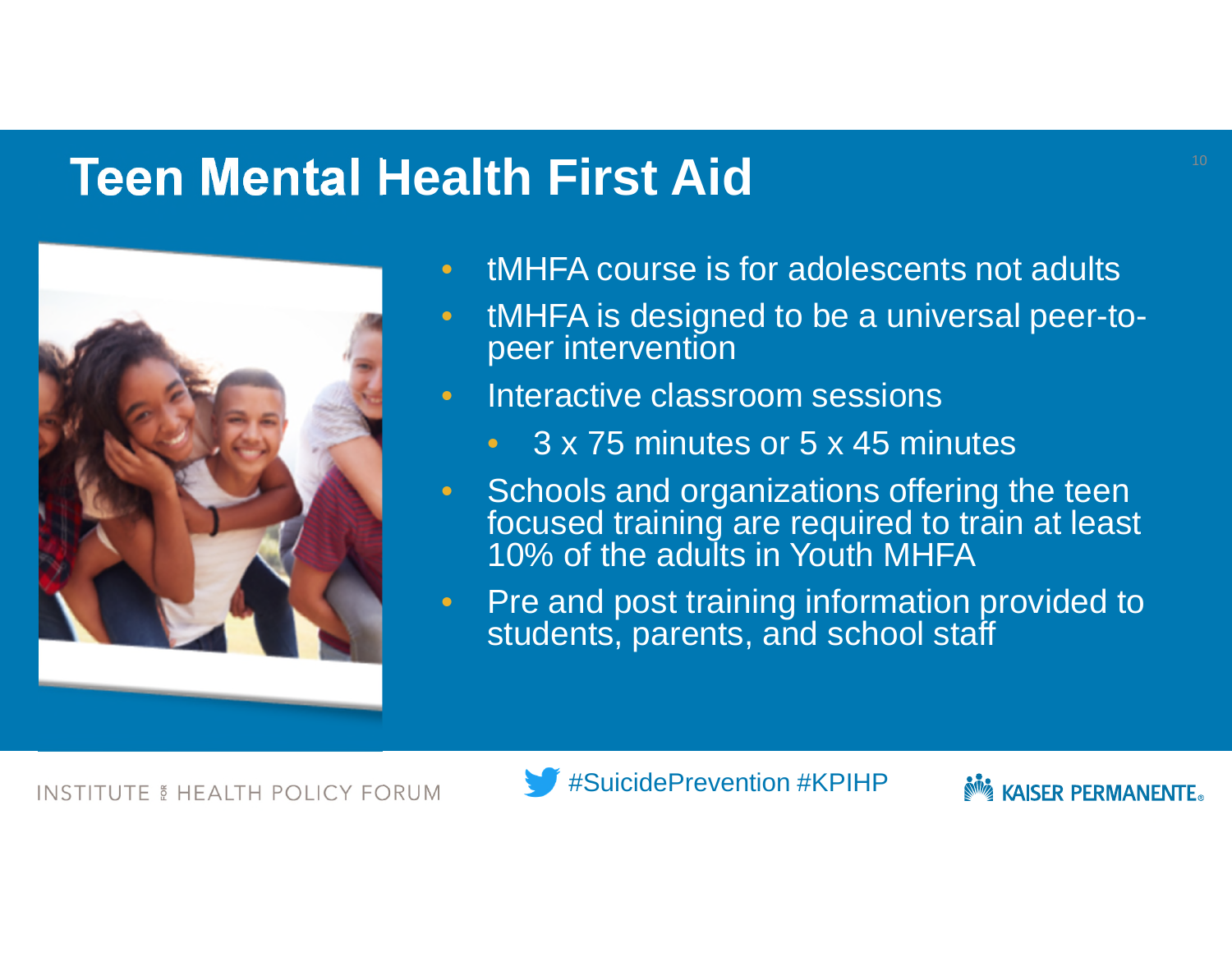## **Teen MHFA Pilot**



**INSTITUTE & HEALTH POLICY FORUM** 



**NOW KAISER PERMANENTE.**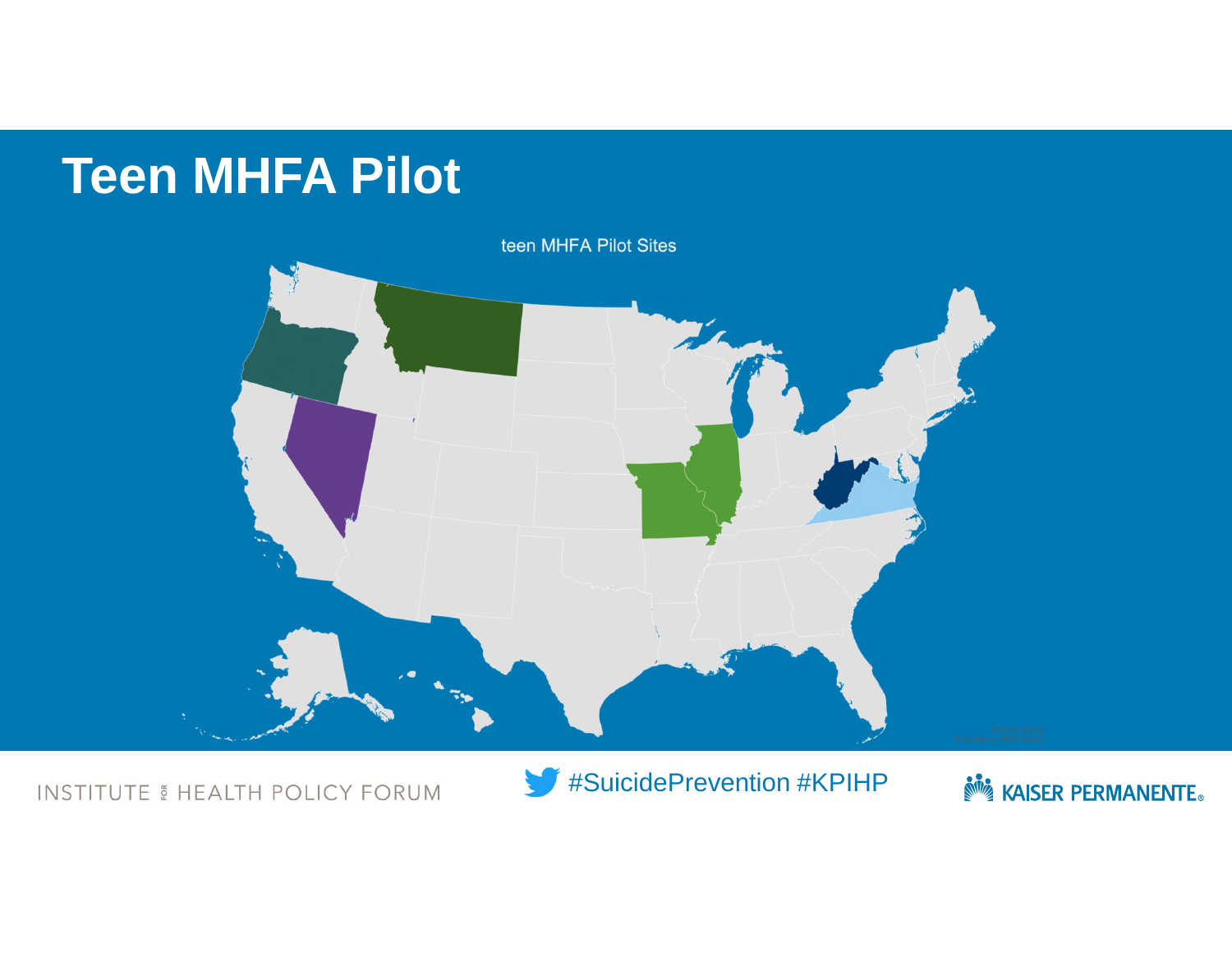## **Timeline**



**INSTITUTE & HEALTH POLICY FORUM** 



**NOW KAISER PERMANENTE.**